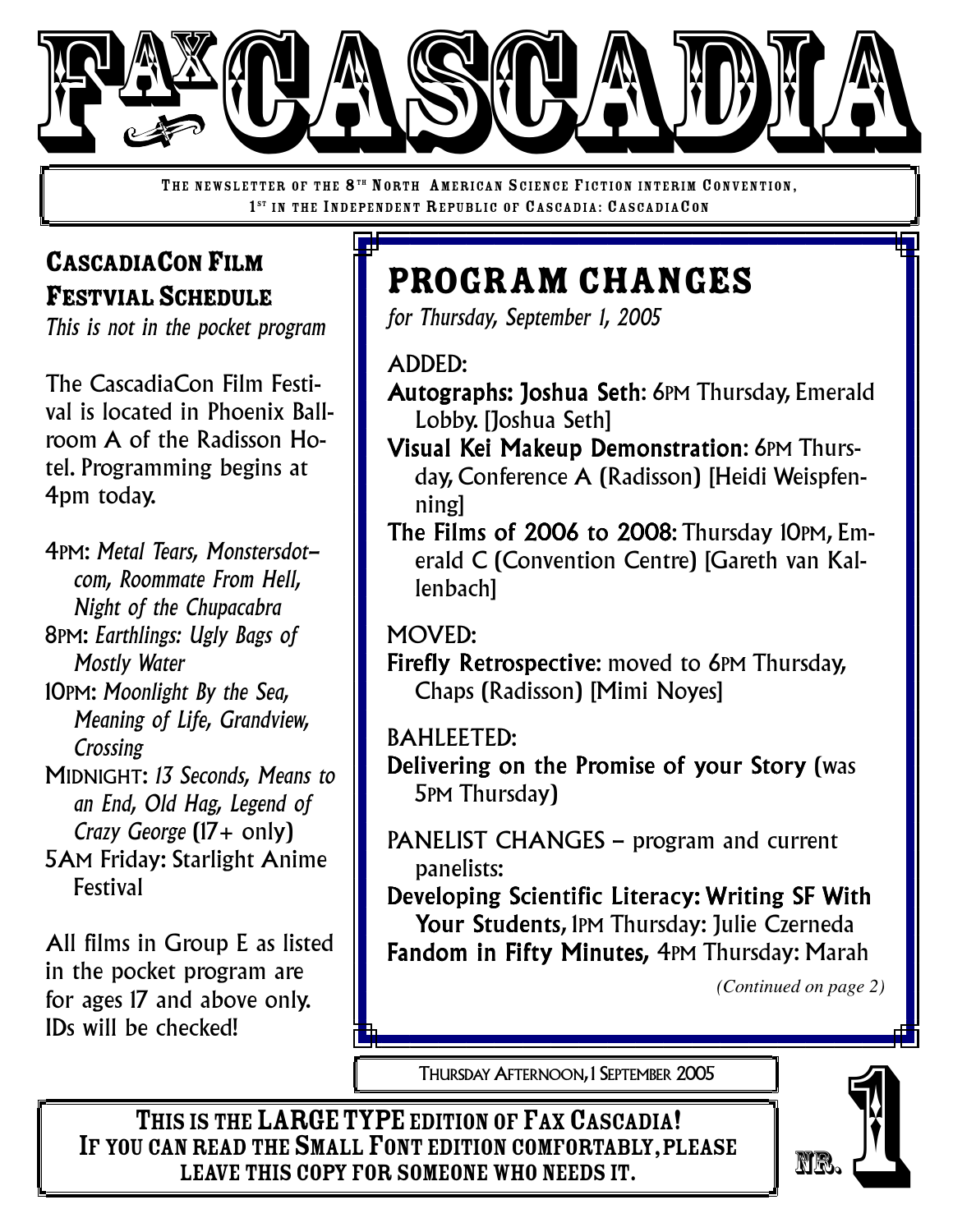# PANELIST UPDATE

The following program participants have been added to the program after the publication of the pocket guide: C. J. Cherryh,Vince Docherty, Jane Fancher, Michael Shea

The following program participants are unable to attend CascadiaCon: James W. Anderson, III; Mark Anthony Brennan; Renee Brown; Harry Harrison; Les Johnson; Steven Lopata; Rhiannon Louve; Syne Mitchell; Anthony Pryor; Fred Saberhagen; Burt Webb

### NASFIC SITE SELECTION

*Help Choose the Next NASFiC*

The polls are now open! Members of CascadiaCon can vote on where the next North American Science Fiction Convention, scheduled for 2007, will be held.The site selection table and ballot box are located in the foyer of the Summit Ballroom in the Hilton Hotel, near convention registration and the Art Show. Hours are:

| <b>Thursday</b> | $2PM-6PM$       |
|-----------------|-----------------|
| Friday          | <b>10AM-6PM</b> |
| Saturday        | 10AM-7PM        |

Searle-Kovacevic (mod), Suzanne Alles Blom, Kevin Standlee, Bjo Trimble

- Jacking In: The Direct Neural Interface*,* 5PM Thursday: Howard Davidson (mod), Heidi Weispfenning
- Writing for Yourself?, 5PM Thursday: Lee Martindale (mod), Michael Hopcroft, Beth Meacham
- Revision: Getting Things Right the Second or Third Time, 5PM Thursday: Bill Patterson (mod), Kevin Radthorne, Samantha Henderson
- Coping with 2005: Future Teaching, Future Thinking, Now Where?, 5pm Thursday: Kristine Kathryn Rusch, Lynda Williams (mod), David-Glenn Anderson
- What We Don't Understand About Physics and the Sciences, 6PM Thursday: James C. Glass (mod), Forrest Bishop, Jim Belfiore
- Kelly Freas Memorial Slide Presentation, 6PM Thursday: John Hertz
- Practicing Native Religions in Modern Times, 6PM Thursday: Bethany Allen (mod), Louise Owen,Tammy Tripp, Dennis "Cat"Avner
- Opening Ceremonies, 7PM Thursday: Bobbie Du-Fault (mod), Marc Abrahams, Elizabeth Danforth, Hiroaki Inoue, Kevin Standlee,Toni Weisskopf, Bjo Trimble, John Trimble, Heather Alexander
- Juggling Jobs: Survival Tips for the Beginning Writer, 8PM Thursday: Ken Scholes (mod), Stephanie Bedwell-Grime
- Lights! Action! After-School Activities, 8PM Thursday: Charlene Harmon, Nisi Shawl, James Van Pelt, Eric Swedin
- The Films of 2006 to 2008, 10PM Thursday: Gareth van Kallenbach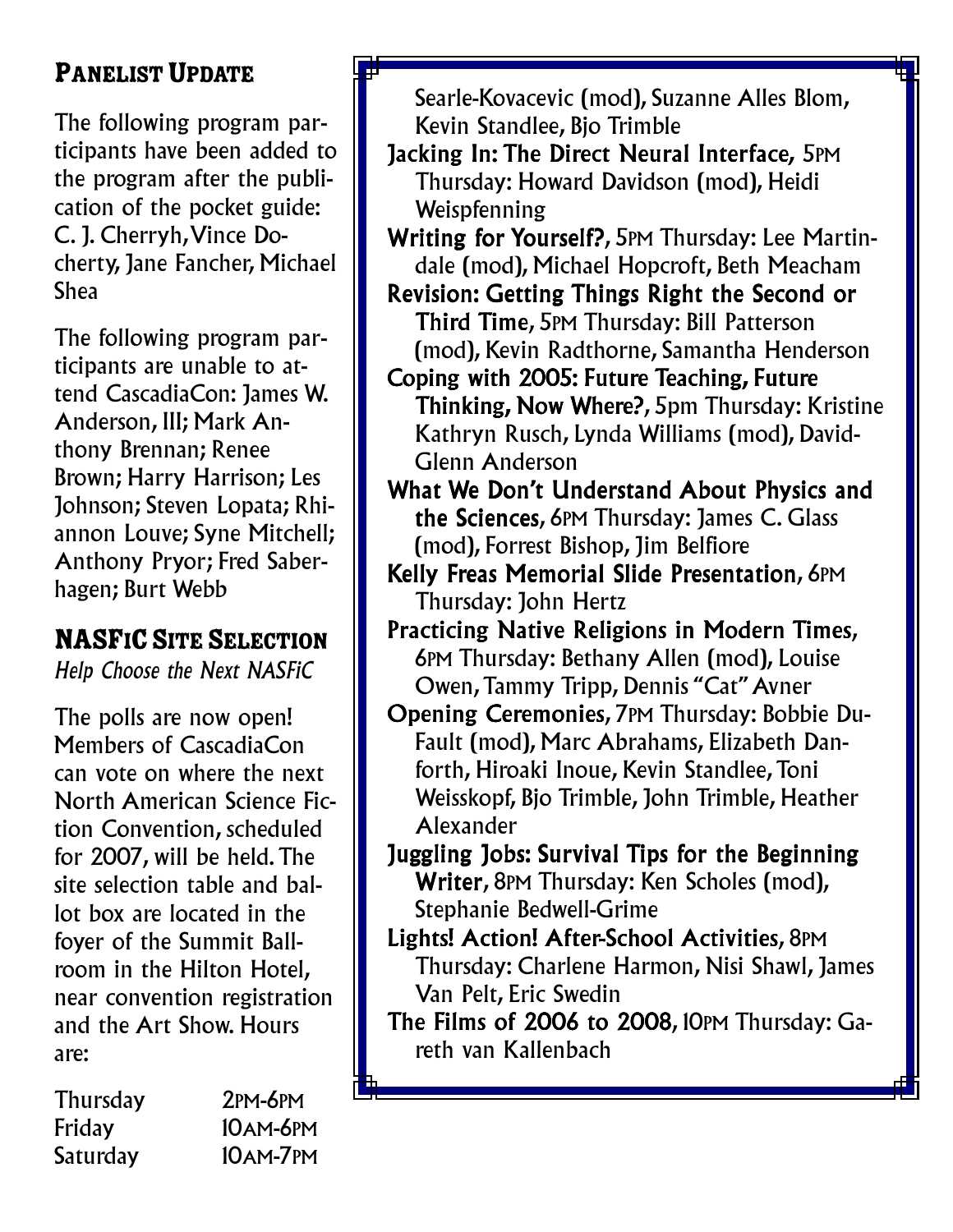The NASFiC takes place in years when the World Science Fiction Convention is held outside North America.The site of the 2007 Worldcon is Yokohama, Japan, thus prompting this election.

All attending and supporting members of CascadiaCon are eligible to vote. Day members are not eligible unless they also purchase supporting memberships. There is a US\$35 voting fee, the proceeds of which will go to the winning site.All voters will automatically become supporting members of the 2007 NASFiC, wherever it may be held, and are guaranteed the lowest rates for converting to attending membership.

The winning bid will be announced in the Sunday newsletter. Questions should be directed to the site selection administrator,Tom Veal, who will spend most of the con at the site selection table.

#### CHILDCARE CLARIFICATION

*That doesn't mean clearing the children, you wacky Scientologists! Back off!*

Childcare will take infants, but parents must provide all appropriate childcare needs such as diapers, formula, and spare clothing.Also, childcare will be closed from 2PM-4PM daily.

### CASCADIA EDUCATORS CONFERENCE

The Cascadia Educators Conference, an educator conference within this convention, opened early today with workshops and a breakfast session.Two classrooms offered practical stimulation for

the development of imagination and reading skills.

The conference continues all through Thursday afternoon and evening, so please welcome our professional educator guests!

### **GREEN ROOM HAS MOVED!**

*Stupid moving rooms. Stupid metric time.*

The Green Room is now in 2115. The Publisher's Suite is now in 2113.

# WELCOME ABOARD THE SHUTTLE!

*Are you ready to be scared to DETH?*

The CascadiaCon shuttle runs every 20 minutes and has three stops each run: the convention center main doors, the Hilton hotel lobby, and the Radisson hotel lobby.The hours are:

Thursday: 3PM to 2AM Friday through Sunday: 9AM to 2AM Monday: 9AM to 3PM

### WELCOME TO THE ROCAS!

*And that's pronounced "raucous."*

The Independent Republic of Cascadia (RoCas) welcomes you to our friendly and comfortable country! From our beautiful capital of historic Victoria to the shining shores of Sierra and the Constitutionally-mandated subsidies for sex workers, the Party Centre of North America is lying in wait for *you!* So welcome to our Republic to all the peoples from all the countries of North America – the Republic of Alaska, Deseret,